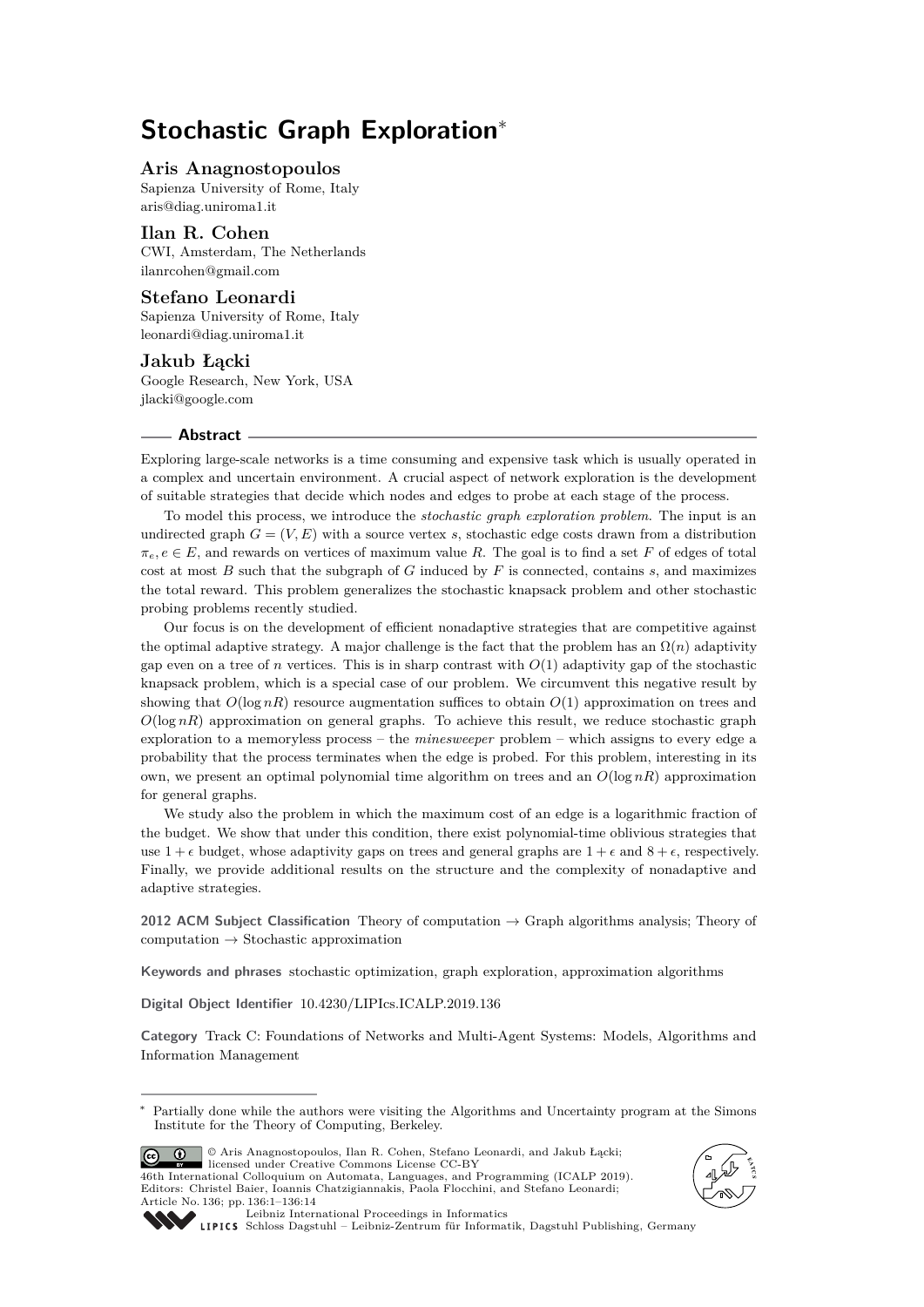#### **136:2 Stochastic Graph Exploration**

**Funding** *Stefano Leonardi*: Partially supported by ERC Advanced Grant 788893 AMDROMA "Algorithmic and Mechanism Design Research in Online Markets".

**Acknowledgements** The authors would like to thank Yossi Azar, Anupam Gupta, Peter Auer and C. Seshadhri for fruitful discussions.

# **1 Introduction**

Exploring networked data is a time consuming and expensive task which is also subject to several limitations. For example, social networks can be explored only through the use of specific APIs made available by the provider which restrict the number of nodes that can be probed and limit the number of neighbors of each node that can be discovered with one probe. The cost and the difficulty of exploring large-scale networks can be an obstacle to collecting suitable snapshots for the purpose of testing new network analysis tools. The testing is more often executed on static networks made available in public repositories [\[18,](#page-13-1) [17\]](#page-13-2) collected in the past for other purposes. It is therefore of crucial importance the development of effective and efficient methods to explore large-scale networks.

The core of a network exploration method is the definition of a probing strategy that decides which nodes or edges to probe at each stage of the process. Both the edge-probe and the node-probe models are useful in this setting. In the case of the exploration of social networks, a node-probing strategy allows to gain knowledge on a subset of the neighbors of the probed node. In the case of the exploration of the Twitter graph, an edge-probing strategy allows to gain information on those tweets of a user that are retweeted from his followers.

One main difficulty in the definition of an effective probing strategy is the intrinsic uncertain nature in terms of cost and probability of success of the process of discovering links in a network, especially if these links represent complex relationships between nodes. In order to confirm the existence of a link between two nodes, it may be required to execute several experiments whose outcome cannot be predicted in advance. Examples are the in-vitro reactions between proteins needed to discover protein-to-protein interaction networks [\[22,](#page-13-3) [6\]](#page-12-0) or the influence between humans in social networks.

The second main difficulty stems from the adaptive nature of the optimal probing strategy that needs to be updated from time to time while new parts of the network are discovered. Adaptive strategies are computationally expensive, given that they must be continuously updated. In the case of large network exploration, the communication cost of adaptive strategies is also high since many machines are usually working in parallel at the exploration process, and the updated strategy must be communicated to the machines participating in the process. We are therefore interested in devising *nonadaptive probing strategies* that are simple and that define the sequence of probes in advance before the process is started. The obvious drawback is that nonadaptive probing strategies may be suboptimal.

Several recent works [\[20,](#page-13-4) [21,](#page-13-5) [16\]](#page-13-6) have focused on the task of exploring real-world networks when a limited budget is available. However, these papers do not provide a comprehensive theoretical study of these problems. In this work we initiated the study of exploring an undirected network from a root node. The graph has costs on the edges and rewards on the vertices. A budget limits the total cost of the of the graph edges that are probed.

More formally, the input of the *stochastic graph exploration problem* is an undirected graph  $G = (V, E)$  with a source vertex  $s \in V$ , *stochastic* edge costs  $C : E \to \mathbb{R}_{\geq 0}$  distributed according to  $\pi_e$ ,  $e \in E$ , and deterministic rewards of vertices  $w: V \to \mathbb{R}_{\geq 0}$ . (The model can be easily extended to rewards distributed according to independent random variables.) During the graph-exploration process we construct a set of edges  $F \subseteq E$  that we probe and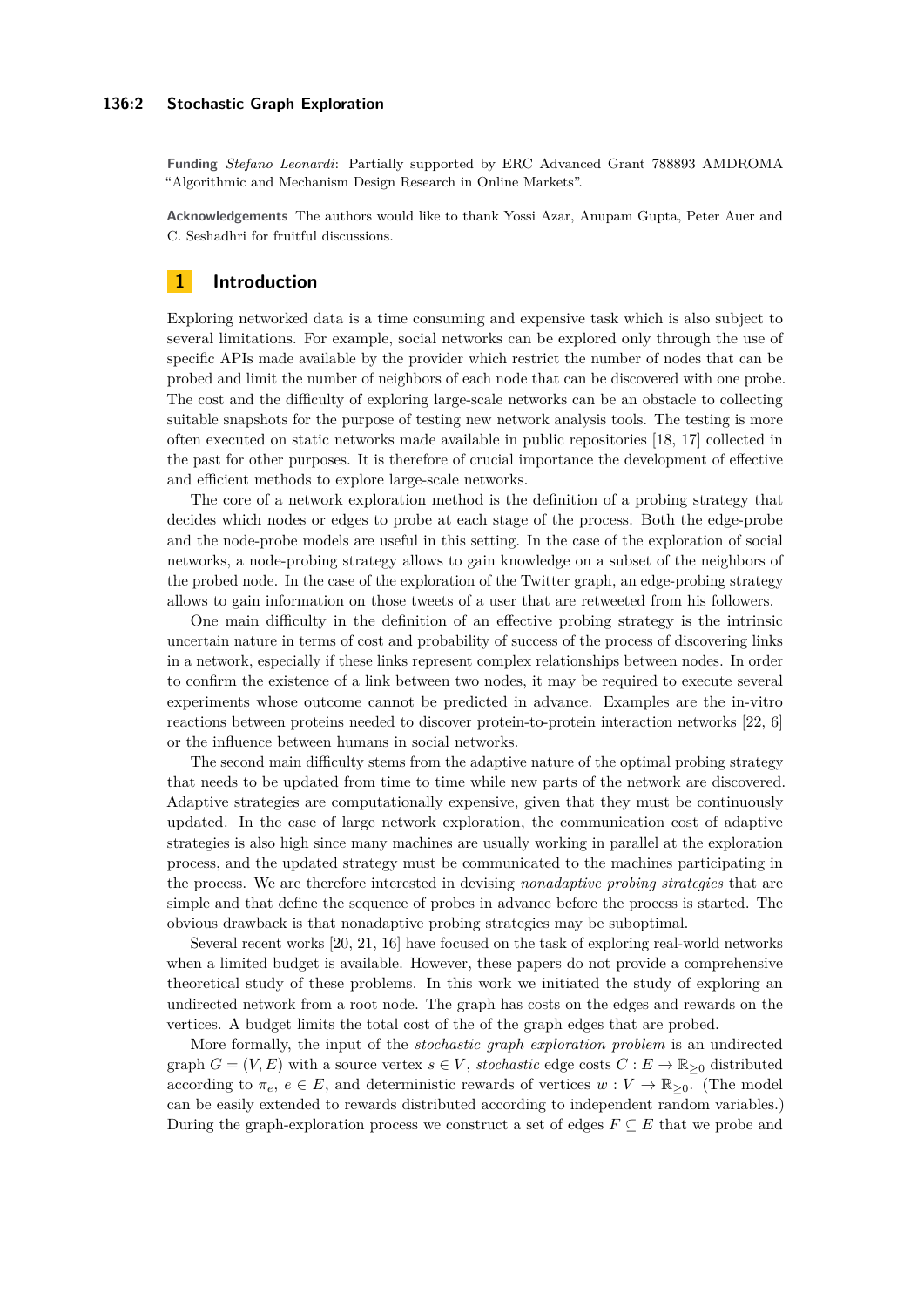we traverse. All vertices of the subgraph of *G* spanned by *F* must be connected to *s* via the edges of *F*. We probe edges one by one and we add them to *F*. The actual cost of an edge *e*, drawn from the distribution *πe*, is revealed only when the edge is traversed. The goal is to maximize the total reward from the vertices spanned by the edge set *F* while the total cost of the edges in *F* remains bounded by a prespecified budget *B*. As soon as we probe an edge such that the total cost exceeds *B* the process terminates.

In the stochastic graph exploration problem, we aim to design simple polynomial-time computable *nonadaptive strategies* with a reward as close as possible to the reward obtained by the optimal *adaptive strategy*, which decides on the next edge to be traversed after the cost of all previously traversed edges is revealed (see Section [2](#page-4-0) for precise definitions). This is customary in a class of stochastic optimization problems [\[4\]](#page-12-1), for which it is common to bound the *adaptivity gap* of the nonadaptive strategy.

The stochastic graph exploration problem generalizes some important stochastic optimization problems. If the graph *G* is a star graph, our problem models *exactly* the stochastic knapsack problem [\[8,](#page-12-2) [4\]](#page-12-1). Stochastic knapsack admits an *O*(1) adaptivity gap, that is, there exists an optimal nonadaptive strategy, which approximates the optimal adaptive strategy up to a constant factor. The nonadaptive strategy is devised by exploiting a suitable LP relaxation for the problem because the standard formulation has an unbounded integrality gap defined as the worst-case ratio between the optimal integral cost and optimal fractional cost of the LP. In the LP version of the problem that is used, the costs of the edges are reduced to their truncated (by the maximum budget) expected costs and the rewards are also reduced by the probability that the cost of the item is below the maximum budget.

If the network we need to explore is a tree, the stochastic graph problem is a stochastic knapsack problem with precedence constraints: only a subset of items are available in the beginning and adding each item to the knapsack will make some new items – the direct descendants of the explored node – available. Unfortunately, as opposed to the knapsack problem, the adaptivity gap of the stochastic graph exploration problem that we consider is unbounded even on a tree network and therefore the LP-based approach of stochastic knapsack cannot directly be extended.

The stochastic graph exploration problem also models stochastic graph probing problems. Probing problems in graphs have been introduced [\[7,](#page-12-3) [14\]](#page-13-7) because of their applications to kidney exchange and online dating. Consider a probing probability for each edge  $p : E \to [0, 1]$ , that is, edge *e* will materialize with probability  $p(e)$  each time is probed, independently of the other edges and of the previous probes. The goal is to maximize the number of vertices that are connected to a source vertex *s* by the set *F* of edges that have been successfully probed when the total number of probes is limited by *B*. Nonadaptive strategies probe a list of edges in a sequence till success or the total budget *B* is reached. The stochastic graph exploration problem we study models the stochastic graph probing problem by setting the costs of the edges distributed according to  $\mathbf{Pr}(C_e = i) = (1 - p(e))^{i-1}p(e)$ , with *i* being the number of probes needed to discover edge *e*.

# **1.1 Summary of Our Results**

Our main contribution is the definition of the stochastic graph exploration problem and the study of the adaptivity gap of nonadaptive probing strategies. Here is a summary of our results:

Our first result is an  $\Omega(n)$  adaptivity gap for the stochastic graph exploration problem even on a spider graph, which is a tree containing a single node of degree more than two. (Observe that the problem for a simple path is easy because the optimal strategy will traverse sequentially the edges of the path starting from the root.)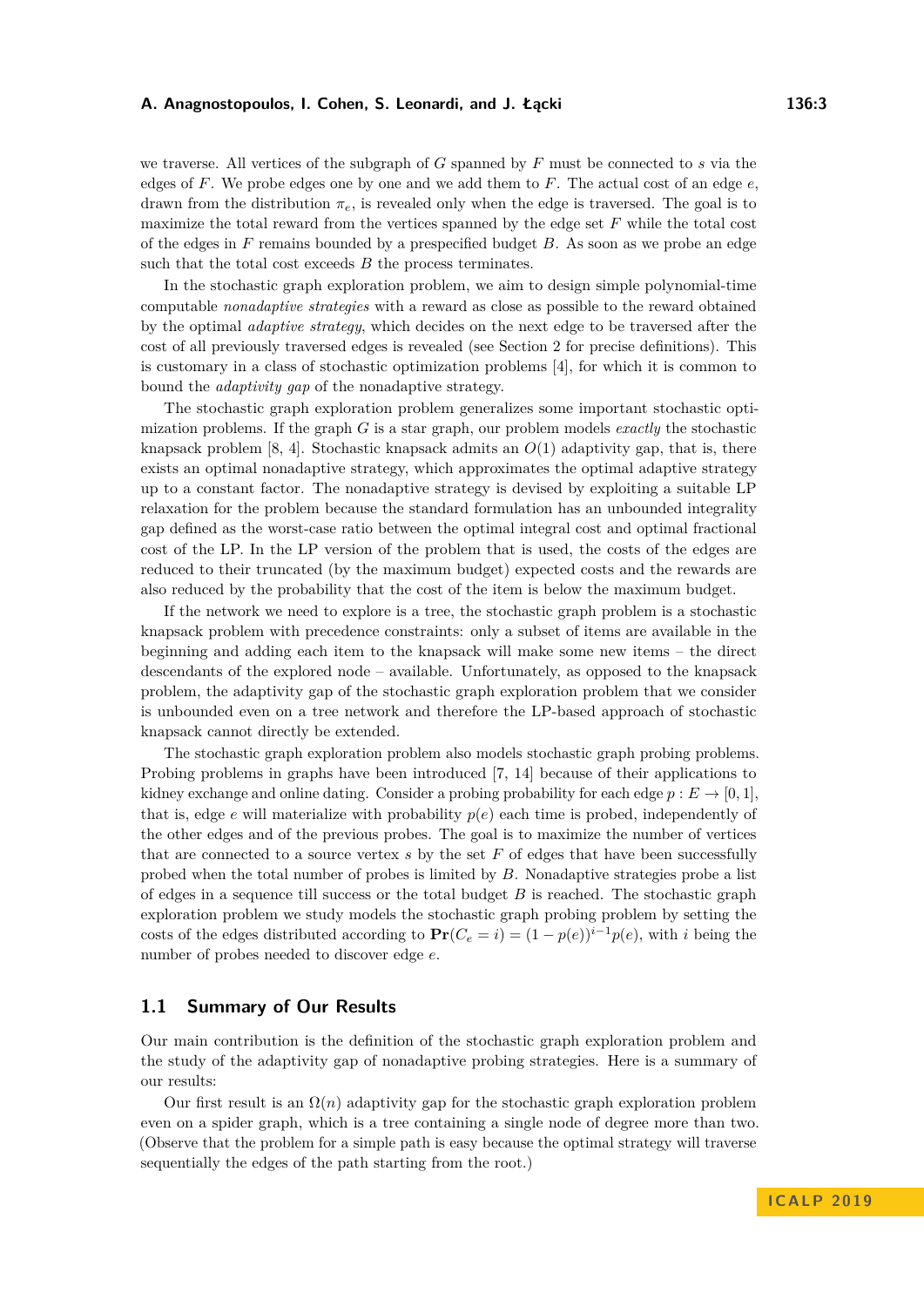#### **136:4 Stochastic Graph Exploration**

One first direction we pursue to circumvent the impossibility result is to allow a limited amount of resource augmentation: instead of using budget *B*, we allow the algorithm to use a budget of  $\beta \cdot B$ , for some value of  $\beta$ . We call an algorithm  $(\alpha, \beta)$ -approximate if it computes a strategy which uses budget  $\beta \cdot B$ , and obtains an expected reward of at least  $1/\alpha$  times the optimal reward (obtained by an adaptive algorithm). We present polynomial time computable nonadaptive strategies in a graph of *n* vertices that are  $(O(1), O(\log nR))$ -approximate for trees and  $(O(\log nR), O(\log nR))$ -approximate for general graphs, with R being the maximum reward of a vertex.

The idea is to transform the stochastic exploration problem into a memoryless stochastic process, which we call the *minesweeper problem*, and which may be of independent interest. In the minesweeper problem, the budget and the edge costs are replaced by probabilities  $p(e)$ , which are specified for every edge *e*. When an edge *e* is probed, the process stops with probability  $1 - p(e)$ . Hence, the final reward of a vertex is discounted by the probability that the strategy does not stop before the vertex is acquired. The minesweeper problem is, in fact, a special case of stochastic graph exploration, where the support of each  $\pi_e$  (distribution of cost of edge *e*) is  $\{0, B+1\}$  and the budget is *B*.

We prove that an  $\alpha$ -approximate strategy for the minesweeper problem implies an  $(O(\alpha), O(\log nR))$ -approximate nonadaptive strategy for the stochastic graph exploration problem. The idea of the reduction is as follows. We construct a minesweeper problem instance, where  $p(e) = \Pr(\pi_e < X_B)$ , where  $X_B$  is random variable that follows an exponential distribution with parameter *B*. We first show that, for any subset of edges *F*, the probability that their total cost in the stochastic graph exploration is at most *B* is at most a constant factor of the probability that minesweeper would stop on this set. On the other hand, the expected additional reward that can be achieved from minesweeper after the total cost becomes larger than  $O(B \log nR)$  is negligible.

We then show how to compute in polynomial time an optimal strategy for the minesweeper problem on trees and an  $O(\log nR)$ -approximate strategy on general graphs. These results imply imply an  $(O(1), O(\log nR))$ -approximate strategy for trees and an  $(O(\log nR), O(\log nR))$ approximate strategy for general graphs. To show the optimal result on trees we prove two facts. First, the order of traversal of the edges in each subtree can be determined independently. Second, we show a simple optimality condition which helps us determine how many edges from each subtree should be probed before switching to a different subtree. We remark that our approach is in a spirit similar to the greedy optimal strategy defined by the Gittins index [\[10,](#page-12-4) [9\]](#page-12-5) for multi-armed bandit problems. However, differently from the standard setting of the Gittins index, in the minesweeper problem, a whole new set of arms is made available for each node of the tree reached by the exploration process. Moreover, in the minesweeper problem, the discount factor is not constant because it depends on the probability assigned to the traversed edge. This approach is not viable for general graphs, and we provide an approximate solution instead, by showing a reduction of minesweeper to max-prize problem [\[5\]](#page-12-6).

We also pursue a second direction to circumvent the lower bound on the adaptivity gap for trees: we restrict the distributions by considering the case when the edge costs are bounded by  $\frac{\epsilon^2 B}{c \log n}$  for a suitable constant *c*. We show, under this condition, the existence of a polynomial time computable  $(1 + \epsilon, 1 + \epsilon)$ -approximate nonadaptive strategy for trees and  $(1 + \epsilon, 8 + \epsilon)$ -approximate nonadaptive strategy for any graph *G*. We note that this approach can be extended to prove a result with resource augmentation similar to the one we obtained through reduction to the minesweeper problem. Yet, we believe that both the minesweeper problem and the reduction technique can be of independent interest.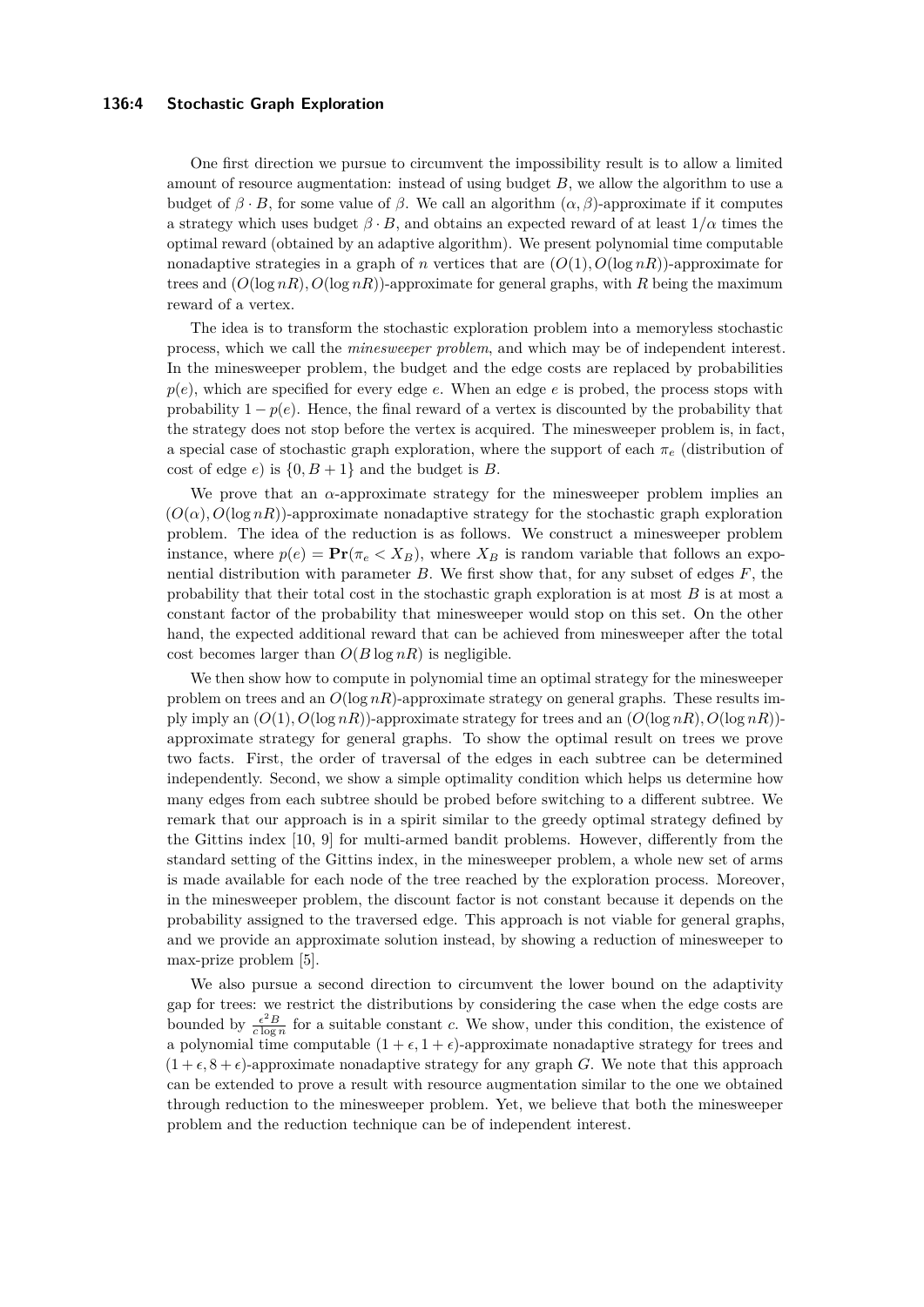Our final result is related to the problem of finding a nonadaptive probing strategy that is  $(o(n), O(1))$ -approximate. We leave open this challenging problem even for trees. However, we establish an interesting result for the characterization of nonadaptive strategies. We prove that any nonadaptive strategy that probes edges in order until it succeeds or until the budget is exceeded can be  $(O(1), O(1))$ -approximated by a set strategy, which probes all edges at once and obtains a reward only if all edges of a set are successfully probed within budget. We specifically prove that the adaptivity gap of a nonadaptive strategy can be approximated up to a factor of 6 by a set strategy that uses budget 9*B*. We use this result to give an algorithm for finding a strategy for trees, which is  $(O(1), O(1))$ -approximate, compared to the best *nonadaptive* strategy. Surprisingly, the resulting strategy is adaptive.

# **1.2 Related Work**

The adaptivity gap of stochastic problems has been studied for the knapsack problem [\[8,](#page-12-2) [4\]](#page-12-1) which is a special case of the problem we study. The adaptivity gap has also been studied for budgeted multi-armed bandits [\[19,](#page-13-8) [12,](#page-12-7) [11\]](#page-12-8) by resorting to suitable linear programming relaxation. Differently from previous work on budgeted multi-armed bandit problems, we consider the setting in which new arms appear after some arms are pulled. Stochastic probing problems have also been studied for matching [\[1,](#page-12-9) [7,](#page-12-3) [2\]](#page-12-10) motivated from kidney exchange and for more general classes of matroid optimization problems [\[14,](#page-13-7) [15\]](#page-13-9).

The stochastic graph exploration problem we introduce is also related to the *stochastic orienteering* problem [\[3,](#page-12-11) [13\]](#page-12-12). In stochastic orienteering, the set of traversed edges must form a path in a metric graph with deterministic costs on the edges, while the time spent on a node is a random variable, which follows an a-priori known distribution. In stochastic graph exploration, the random variables are the costs of the edges of the graph but we cannot ensure that the costs on the edges form a metric since the random variables are independent.

# **1.3 Organization of the Paper**

In Section [2](#page-4-0) we formally define our problems. In Section [3](#page-6-0) we show the lower bounds on the adaptivity gap for stochastic graph exploration. In Section [4](#page-6-1) we show our reduction to the minesweeper problem and our results for stochastic graph exploration with resource augmentation. In Section [5](#page-9-0) we present a near-optimal set strategy for trees. In Section [6](#page-9-1) we present our results for the case of edges of small costs and, finally, in Section [7](#page-10-0) we study the power of resource augmentation for relating the cost of nonadaptive strategies to the cost of optimal set strategies.

# <span id="page-4-0"></span>**2 Problem Definition**

We start by an auxiliary definition. Let  $G = (V, E)$ , with  $|V| = n$ , be an undirected graph and  $s \in V$ . We say that a set  $F \subseteq E$  is *connected to s* if *F* induces a connected subgraph of *G* and *s* is the endpoint of at least one  $e \in F$ .

Let us now define the STOCHASTICEXPLORATION problem (in the following sometimes abbreviated by SGE). This problem instance is given by a tuple  $(G, s, C, w)$ , where *G* is an undirected graph  $G = (V, E)$ ,  $s \in V$  is a source vertex, C is a function that assigns *stochastic* edge costs to each edge, and  $w: V \to \mathbb{R}_{\geq 0}$  is a function that assigns (deterministic) reward to each vertex.<sup>[1](#page-4-1)</sup> And we denote R as the maximum reward of a vertex i.e.  $R = \max_{v \in V} w(v)$ .

<span id="page-4-1"></span> $1$  The results hold also if the rewards are random variables that are independent of each other and the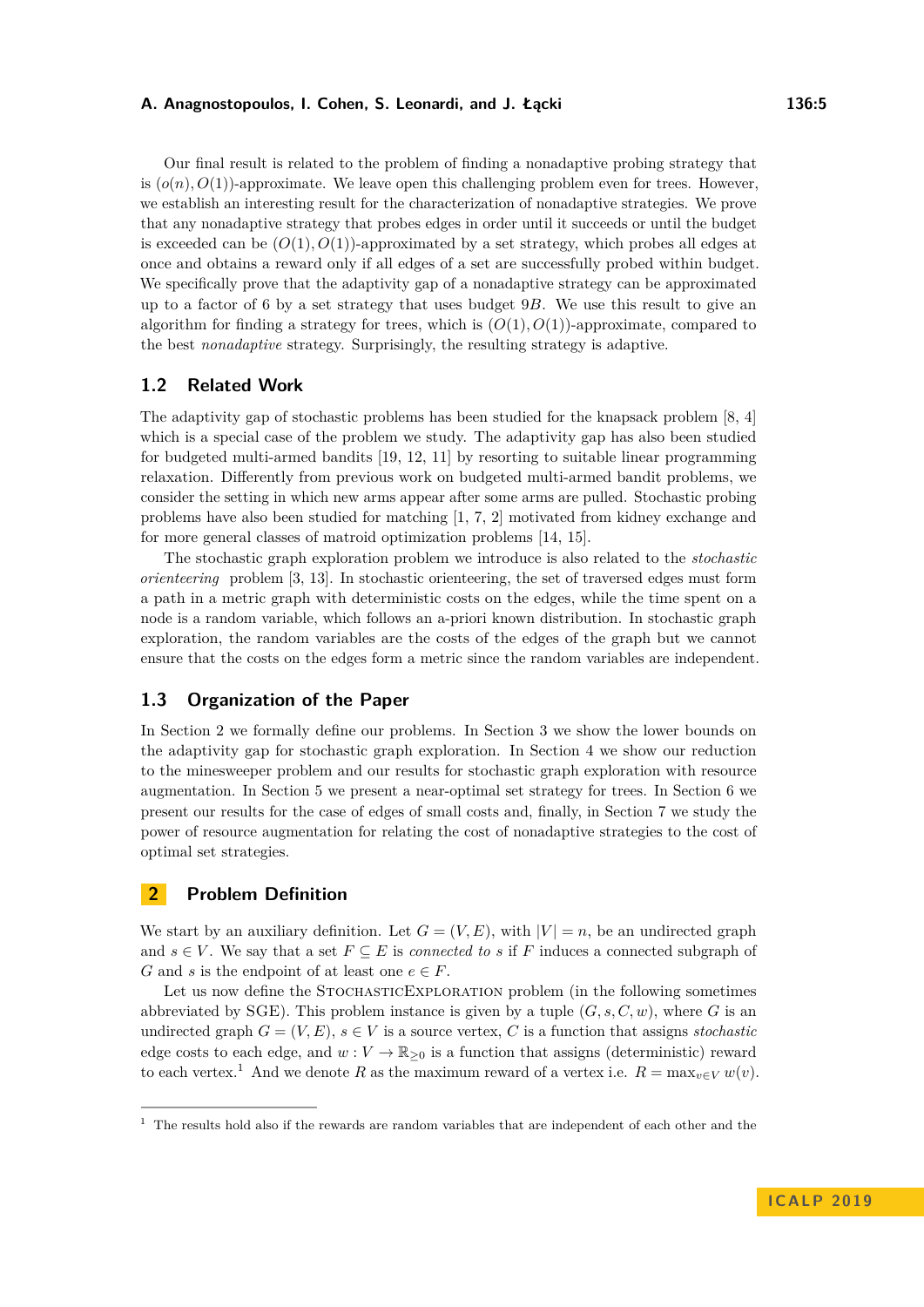#### **136:6 Stochastic Graph Exploration**

Formally, for each  $e \in E$ ,  $C(e)$  is a random variable distributed according to  $\pi_e$  that takes values in  $\mathbb{R}_{\geq 0}$ , all random variables  $C(e)$  being jointly independent. For an edge  $(u, v)$  we will often denote  $C(u, v) = C((u, v))$ .

Consider the following single-player game. The player has an initial budget of  $B(B = 1)$ if not specified) and maintains an initially empty subset *F* of *E*, which we call the set of *acquired edges*. In each step the player can choose an edge  $e \in E \setminus F$  and probe it (if  $F = E$ , the game finishes). Probing an edge *e* is only allowed when  $F \cup \{e\}$  is connected to *s*. When *e* is probed, the actual cost  $C(e)$  of *e*, drawn from the distribution  $\pi_e$ , is revealed. If the cost *e* is not greater than the remaining budget, *e* is *acquired* (added to *F*) and  $C(e)$  is subtracted from the budget. If  $C(e)$  exceeds the remaining budget, the game finishes. The goal of the player is to maximize the final *payoff* of *F*, which is the total reward of all vertices in the subgraph of *G* induced by *F*.

Let us now define the MINESWEEPER problem, which we often abbreviate to MS. This problem is defined by a tuple  $(G, s, p, w)$ , where *G* is an undirected graph,  $s \in V$  is a start vertex,  $p : E \to [0,1]$  is a function that assigns to each edge *e* the probability that *e* materializes and  $w: V \to \mathbb{R}_{\geq 0}$  is a function that assigns (deterministic) reward to each vertex. The only difference between MS and SGE is in how edges are probed. There are no edge costs or budget. Instead, whenever an edge *e* is probed, it materializes (independently of the other edges) with probability  $p(e)$  and is acquired immediately. If the edge does not materialize, the process ends immediately. Note that as in SGE, probing an edge *e* is only allowed when *F* ∪ {*e*} is connected to *s*. Note that the MineSweeper problem is a special case of the STOCHASTICEXPLORATION problem, by letting, for each edge  $e, \pi_e$  be the distribution in which with probability  $p(e)$  we obtain the value 0 and with probability  $1 - p(e)$  the value  $B + 1$ .

We consider the following types of strategies for both problems:

- $\bar{a}$ An *adaptive* strategy is a mapping from the set of already acquired edges (and the remaining budget, in the case of SGE) to the next edge to be probed.
- A *nonadaptive* strategy, also called a *list* strategy, is described by a sequence  $e_1, \ldots, e_k$ consisting of distinct elements of *E*, such that for each  $1 \leq i \leq k$ , the set  $\{e_1, \ldots, e_i\}$  is connected to *s*. In this strategy, the edges are simply probed according to their order in the sequence.
- A *set* strategy is a nonadaptive strategy with the additional restriction that it does not obtain any payoff if it does not acquire all edges from the list.[2](#page-5-0)

For a strategy *S* for SGE, we denote by  $r(\mathcal{I}_{\text{SGE}}, S, B)$  the expected payoff of strategy *S* for the SGE problem instance  $\mathcal{I}_{\text{SGE}} = (G, s, C, w)$  with initial budget of *B*, which is the expected reward of the set of nodes in the returned solution. When  $B = 1$  we sometimes omit the third argument of  $r(.)$ . Similarly, we denote by  $r_{\text{MS}}(\mathcal{I}_{\text{MS}}, S)$  the expected payoff of strategy *S* for the MS problem instance  $\mathcal{I}_{MS}$ . We call a strategy *S optimal* for *I* with budget *B*, if for all strategies  $S'$ ,  $r(\mathcal{I}, S, B) \geq r(\mathcal{I}, S', B)$ . Let OPT<sub>ad</sub> be the optimal adaptive strategy for the SGE problem and  $OPT_{na}$  be the optimal nonadaptive strategy. We call a strategy *S*  $\alpha$ -approximate, if for each instance  $\mathcal{I}, r(\mathcal{I}, S) \geq 1/\alpha \cdot r(\mathcal{I}, \text{OPT}_{ad})$ . Finally, an algorithm ALG is  $(\alpha, \beta)$ -approximate if for any instance I it computes a  $\alpha$ -approximate strategy by using a  $\beta$  factor resource augmentation, i.e.  $r(\mathcal{I}, \text{ALG}(\mathcal{I}), \beta \cdot B) \geq 1/\alpha \cdot r(\mathcal{I}, \text{OPT}_{ad}, B)$ .

edge costs. It suffices to replace each reward with its expected value.

<span id="page-5-0"></span> $^{\rm 2}$  Note that we abuse earlier definitions slightly for the sake of simplicity.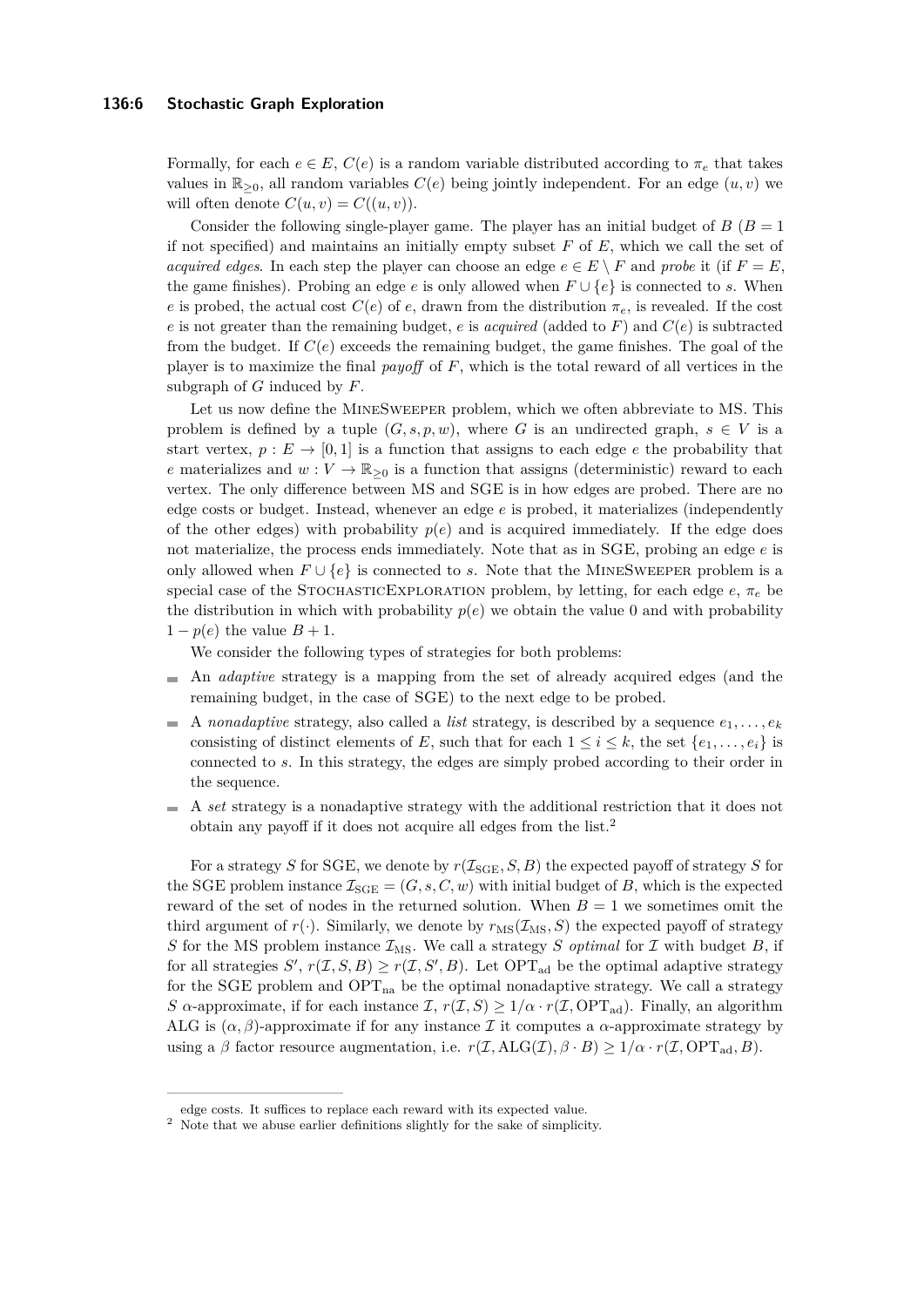<span id="page-6-2"></span>

**Figure 1** An instance in which the optimal adaptive strategy obtains a payoff which is Ω(*n*) larger than the payoff of the optimal nonadaptive strategy.

#### <span id="page-6-0"></span>**3 Lower Bounds**

In this section we prove a lower bound on the *adaptivity gap* of STOCHASTICEXPLORATION. Namely, we show an instance  $\mathcal{I}_{LB} = (G, s, C, w)$  such that  $r(\mathcal{I}_{LB}, \text{OPT}_{ad})/r(\mathcal{I}_{LB}, \text{OPT}_{na}) =$  $\Omega(n)$ , where OPT<sub>ad</sub> and OPT<sub>na</sub> denote the optimal adaptive and nonadaptive strategies.

The instance  $\mathcal{I}_{LB}$  is shown in Figure [1.](#page-6-2) The graph *G* contains the set of nodes  ${s, u_1, u_2, \ldots, u_\ell, v_1, \ldots, v_\ell}$ , and the set of edges  $(s, u_i)$  and  $(u_i, v_i)$  for each  $i \in [\ell]$ . For each  $i \in [\ell]$  we set  $w(u_i) = 0$ ,  $w(v_i) = T$ ,  $C(s, u_i) = 2^{-i}$  with probability  $1 - 1/l$  and 0 otherwise. and  $C(u_i, v_i) = 1 - 2^{-i} + 2^{-(\ell+1)}$  with probability 1.

 $\blacktriangleright$  **Lemma 1.** Let  $OPT_{ad}$  and  $OPT_{na}$  denote the optimal adaptive and nonadaptive strategies *for instance*  $\mathcal{I}_{LB}$ *. Then,*  $r(\mathcal{I}_{LB}, OPT_{ad})/r(\mathcal{I}_{LB}, OPT_{na}) = \Omega(n)$ *.* 

One natural approach for StochasticExploration instance is to replace the stochastic edge costs with the truncated expected costs, that is, set the cost of an edge *e* to  $\mathbb{E}[\min\{1, C(e)\}]$ . However as this following example illustrates this approach does not lead to a good solution, even if constant budget augmentation is allowed.

**I Lemma 2.** Let  $OPT_{ad}$  denote the optimal adaptive strategy for an instance  $\mathcal{I}$  and let  $n$ *be the number of vertices in the instance. Let*  $OPT_{na}$  *be the optimal nonadaptive strategy computed on instance*  $\mathcal{I}_{TR}$  *obtained from*  $\mathcal{I}$  *by setting edge costs*  $\mathbb{E}[\min\{1, C(e)\}]$ *, e*  $\in$  *E. Assume the nonadaptive algorithm is allowed to use a budget of*  $1 < c < n/10$ *. Then, there exists an instance*  $\mathcal I$  *such that*  $r(\mathcal I, OPT_{ad})/r(\mathcal I_{TR}, OPT_{na}) = \Omega(n/2^{2c})$ *.* 

# <span id="page-6-1"></span>**4 The General Case and the Minesweeper Problem**

In this section we describe algorithms for solving STOCHASTICEXPLORATION, which use logarithmic budget augmentation. We first show how to reduce an instance of SGE to MineSweeper and then present solutions for MineSweeper on trees and general graphs. During the description of the reduction we also introduce the logarithmic budget augmentation. First, we observe that in the MineSweeper problem we do not have budget so there is no history that an algorithm may have to remember, except for the edges that it has probed (and succeeded). This implies the following:

<span id="page-6-3"></span>▶ Observation 1. *There exists an optimal strategy for the* MINESWEEPER *problem that is nonadaptive.*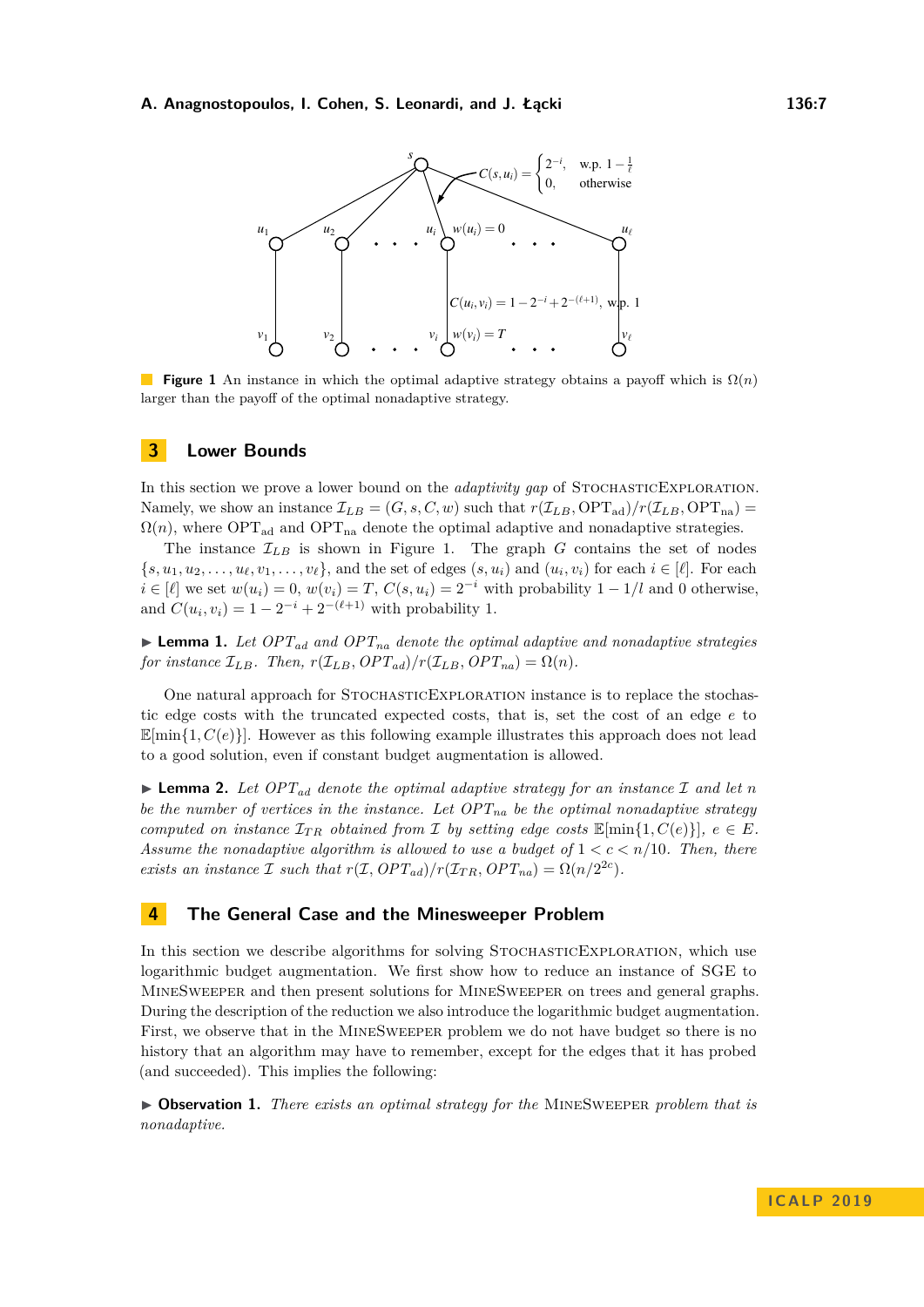## **4.1 Reduction from StochasticExploration to MineSweeper**

In this section we show how, given an instance  $\mathcal{I}_{SGE} = (G, s, C, w)$  of STOCHASTICEXPLO-RATION, we transform it to an instance  $\mathcal{I}_{\text{MS}} = (G, s, p, w)$  of MINESWEEPER. The graph and the rewards remain the same; the challenge is to define the correct edge probability function  $p(\cdot)$  for MS and relate it to the cost function  $C(\cdot)$  of SGE. For each edge  $e'$  we transform the cost distribution  $C(e')$  to the probability that the edge materializes,  $p(e')$  (a scalar). Let  $X_{e'}$ be a random variable distributed according to the exponential distribution with parameter 1, let  $c_{e'}$  be the cost, which is distributed according to  $C(e')$ , and we set  $p(e') = \mathbf{Pr}(X_{e'} > c_{e'})$ . Next we show how this choice couples the two problems.

First, we show that for any subset of edges *F* the probability that their total cost in SGE is at most 1 is at most a factor *e* times of the probability that all the edges in *F* materialize, and therefore MS does not stop on this set. Let  $\mathcal{E}_F$  be the event that all the edges in *F* materialize and  $\mathcal{G}_F$  the event that  $\sum_{e' \in F} c_{e'} \leq 1$ . The following lemma makes use of properties of the exponential distribution.

▶ **Lemma 3.** *For any*  $F ⊆ E$  *we have that*  $Pr(\mathcal{G}_F) ≤ e \cdot Pr(\mathcal{E}_F)$ *.* 

This lemma allows us to prove the following lemma, which gives a strategy for MS that is competitive with the optimal adaptive strategy for SGE. The idea behind the proof is to define a strategy for MS in such a way that we can couple the execution of the two strategies in the corresponding problems.

<span id="page-7-0"></span>**Lemma 4.** *Consider an* SGE *instance*  $\mathcal{I}_{\text{SGE}} = (G, s, C, w)$  *and let*  $\mathcal{I}_{\text{MS}} = (G, s, p, w)$  *be an instance for* MS *as defined previously. Let OPTad denote the optimal adaptive strategy for* SGE *and OPTMS the optimal strategy for* MS*. We have that*

 $r((G, s, C, w), OPT_{ad}, 1) \leq e \cdot r_{MS}((G, s, C, w), OPT_{MS})$ .

Recall from Observation [1](#page-6-3) that the optimal strategy for the MineSweeper problem is nonadaptive, therefore it can be specified by a list of edges that are selected sequentially until for one of them there is a failure. Let  $\text{OPT}_{\text{MS}}$  be such an optimal sequence of edges. Next we show that the sequence of edges  $\text{OPT}_{\text{MS}}$  can provide an approximate result to the StochasticExploration problem if we allow for some budget augmentation.

<span id="page-7-1"></span>**Lemma 5.** *Consider an* SGE *instance*  $\mathcal{I}_{\text{SGE}} = (G, s, C, w)$  *and let*  $\mathcal{I}_{\text{MS}} = (G, s, p, w)$  *be an instance for* MS *as defined previously. Let OPTMS be the optimal sequence of edges for the* MineSweeper *instance, and let S be the (nonadaptive) strategy for* StochasticExploration *that probes the same edges, in the same order. Then we have that*

 $r((G, s, C, w), S, 2\ln(nR)) \geq r_{MS}((G, s, C, w), OPT_{MS}) - o(1)$ 

*where*  $R = \max_{v \in V} w(v)$ *.* 

Collecting the results of Lemmas [4](#page-7-0) and [5](#page-7-1) we obtain the following theorem.

 $\triangleright$  **Theorem 6.** *Consider an* SGE *instance*  $\mathcal{I}_{SGE} = (G, s, C, w)$  *and let*  $\mathcal{I}_{MS} = (G, s, p, w)$  *be an instance for* MS *as defined previously. Then*

$$
r((G, s, C, w), OPT_{na}, 2\ln(nR)) + o(1) \ge r_{MS}((G, s, C, w), OPT_{MS}) \ge \frac{r((G, s, C, w), 1, OPT_{ad})}{e}.
$$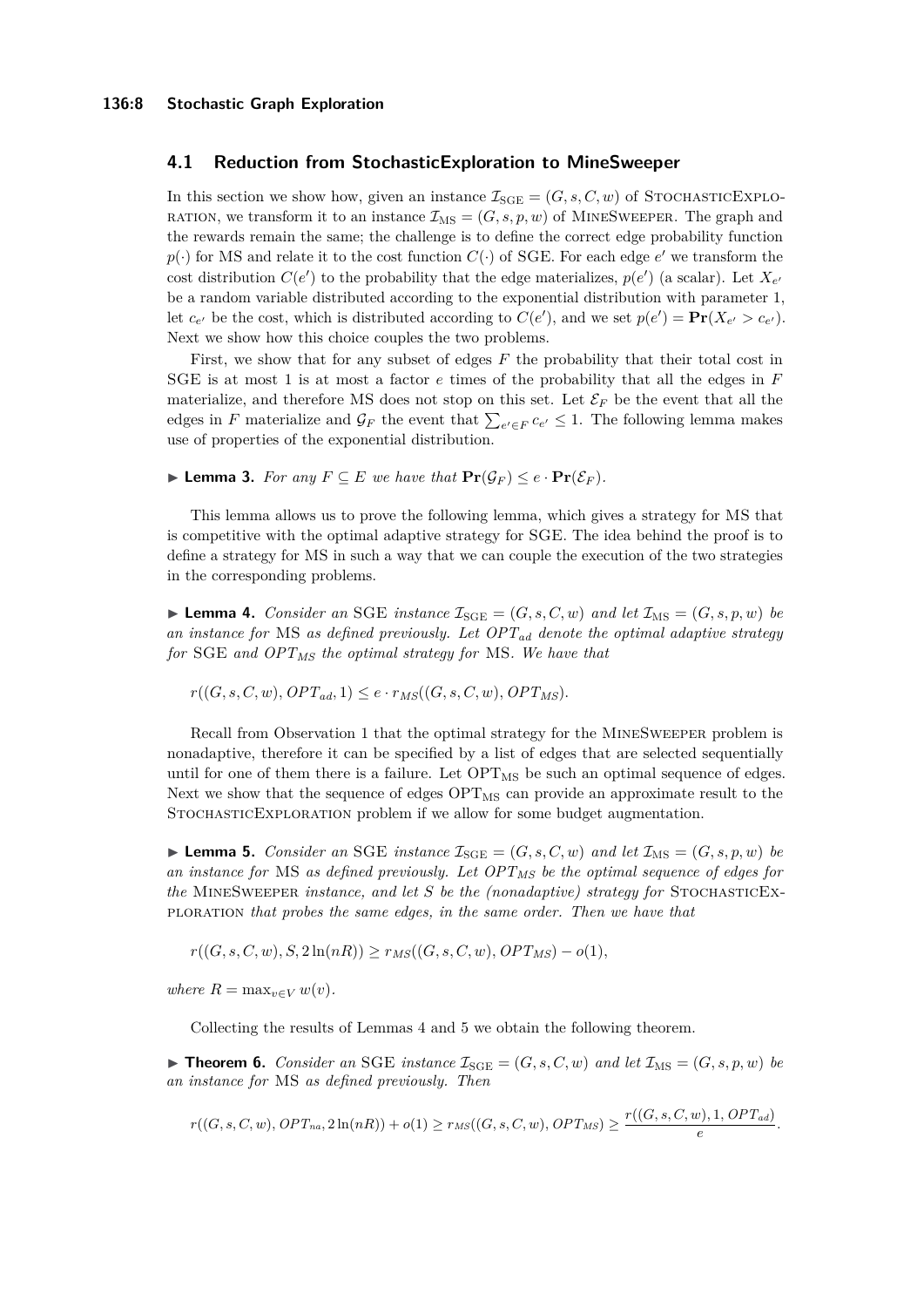# **4.2 MineSweeper on Trees**

<span id="page-8-0"></span>We show that the minesweeper problem on trees can be solved optimally in near-linear time.

 $\triangleright$  **Theorem 7.** *Consider the instance*  $\mathcal{I} = (T, s, p, w)$  *of the minesweeper problem, where T is a tree. The optimal strategy, OPTMS, for* MineSweeper *on T can be computed in*  $O(n \log n)$  *time, where n is the number of vertices of*  $T$ *.* 

The algorithm is surprisingly simple and based on a greedy approach. We define the utility of an edge to be the expected payoff from probing it, divided by the probability that the edge does not materialize. The algorithm is based on two observations. First, we observe that if there is a node *x* in the graph with a single child *y* and the utility of the edge *xy* is larger than the utility of the edge connecting *x* and its parent, then without loss of optimality we can assume that the edge  $xy$  is probed right after the edge connecting  $x$  and its parent. so we can merge these two edges into a single one. Second, if there is a node *x*, such that one can probe all edges in the subtree of *x* in the order of decreasing utilities (and not violate the constraint that an edge can be probed only after one of its endpoints has been acquired) then one can replace the entire subtree of *x* with a line, which is a subtree imposing the concrete order of probing edges. It turns out that by using both these rules one can find the optimal order of probing edges efficiently.

We obtain the algorithm by generalizing some existing results from the area of scheduling. At the same time our analysis is arguably simpler. We give the proof of Theorem [7](#page-8-0) in the full version of the paper.

## <span id="page-8-1"></span>**4.3 MineSweeper on general graphs**

In this section we present an algorithmic solution to Minesweeper for general graphs, which provides a bicriteria approximation for our problem. We prove the following theorem.

 $\triangleright$  **Theorem 8.** *Consider the instance*  $\mathcal{I} = (G, s, p, w)$  *of the minesweeper problem, where G* = (*V, E*) *is an undirected graph. An O*(log *nR*)*-approximate strategy can be computed in polynomial time.*

In the following we provide a sketch of the proof. Assume that the optimal solution is the sequence of edges  $S^* = (e_1, \ldots, e_k)$ . We first observe that the edges in  $S^*$  must form a tree. Define  $\mathcal{M}(E')$  to be the event that all the edges in the set  $E'$  materialize. Also let  $w(e_1, \ldots, e_i) = \sum_{j=1}^i w(e_i)$ . Then  $S^*$  is a sequence that maximizes

$$
O^* = \sum_{i=1}^k \mathbf{Pr}(\mathcal{M}(\{e_1,\ldots,e_i\}),\neg\mathcal{M}(\{e_{i+1})\})) \cdot w(e_1,\ldots,e_i).
$$

For  $\ell = 0, 1, \ldots, \ln nR$ , define  $I(\ell)$  to be all values *j* such that  $w(e_1, \ldots, e_j) \in [2^{\ell}, 2^{\ell+1}-1]$ , and  $\iota(\ell)$  to be the smallest such *j*.

We can write after some manipulations:

$$
O^* \leq \sum_{\ell=0}^{\ln nR} 2w(e_1,\ldots,e_{\iota(\ell)})\cdot \mathbf{Pr}(\mathcal{M}(\{e_1,\ldots,e_{\iota(\ell)})\}) \leq 2\ln(nR)\cdot w(\tilde{E})\cdot \mathbf{Pr}(\mathcal{M}(\tilde{E}))
$$

with  $\tilde{E} \subset E$  being the set of edges that defines a tree that contains *s* and maximizes  $w(\tilde{E}) \cdot \Pr(M(\tilde{E}))$ . Therefore, our goal becomes that of finding that set of edges  $\tilde{E}$  that forms a tree and maximizes  $w(\tilde{E}) \cdot \mathbf{Pr}(\mathcal{M}(\tilde{E}))$ .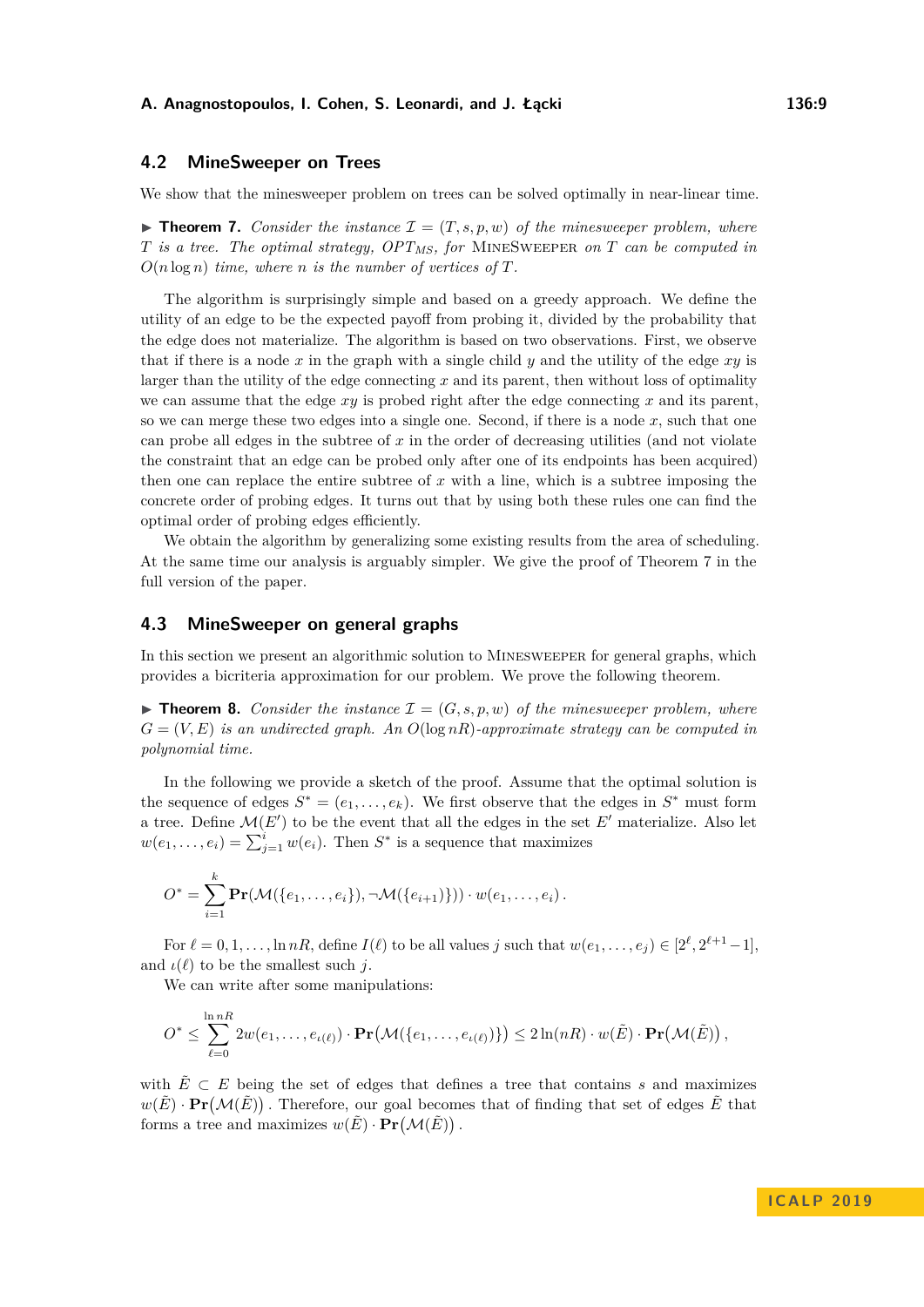For this purpose, we use the problem of *max-prize tree*. In the max-prize tree [\[5\]](#page-12-6) we are given an undirected graph  $G = (V, E)$  with a source vertex  $s \in V$ , (deterministic) edge costs  $c: E \to \mathbb{R}_{\geq 0}$ , deterministic rewards on the vertices  $w: V \to \mathbb{R}_{\geq 0}$ , and a budget  $B \in \mathbb{R}$ . The objective is to build a subgraph  $G' = (V', E')$  of *G* such that (1) *G*<sup>*'*</sup> is a tree, (2)  $s \in V'$ , and (3)  $\sum_{e \in E'} c(e) \leq B$ , that maximizes  $\sum_{v \in V'} w(v)$ .

We use for our approximation the 8-approximation algorithm for the max-prize–tree problem given by Blum et al. [\[5\]](#page-12-6).

# <span id="page-9-0"></span>**5 Approximating Set Strategy on Trees**

In this section we show an algorithm for computing a strategy for trees, which is  $(1, 1 + \epsilon)$ approximate compared to the optimal set strategy. The strategy itself is adaptive.

<span id="page-9-2"></span>**I Lemma 9.** Let  $\mathcal{I} = (G, s, C, w)$  be a SGE instance, where G is a tree. Let  $OPT_{set}$  be the *optimal set strategy for*  $I$ *. Then, in*  $O(n^4/\epsilon^2)$  *time we can compute an adaptive strategy*  $S$ *, such that*  $r(\mathcal{I}, S, 1+\epsilon) \geq r(\mathcal{I}, OPT_{set}, 1)$ *. Moreover, if edge costs are not stochastic, that is, the support of each distribution*  $\pi_e$  *has size* 1*, the algorithm runs in*  $O(n^3/\epsilon)$  *time and the resulting strategy is not adaptive.*

We briefly describe the ideas behind the algorithm. Consider the instance  $\mathcal{I} = (T, s, C, w)$ , where *T* is a tree. We root the tree at *s* and assume an order on the children of each node. Consider the sequence  $P = \langle e_1, \ldots, e_n \rangle$  of the tree edges built with the following recursive algorithm. Given a node of  $T$ , iterate through its descendant edges (according to their order) and for each such edge output it and recur on the other endpoint. This traverses the tree in a preorder fashion. We define  $\prec$  to be the linear order on the edges of T induced by this traversal. In the following, we assume that the edges are ordered according to  $\prec$ , for example, by a maximal element of a set of edges, we mean the edges that is largest according to ≺.

We say that a subset A of edges of T is *feasible*, if each edge  $e \in A$  is either incident to the root of  $T$ , or the parent edge of  $e$  also belongs to  $A$ . Observe that given sufficient budget, a strategy can acquire any feasible set of edges of *T*. This follows from the fact that for each edge *e* of *T*, its parent comes before it in *P*. Our algorithm will probe some feasible set of edges according to the order ≺, that is, after probing an edge *e* it will not probe any edge *f* such that  $f \prec e$ .

The algorithm for computing our strategy is based on dynamic programming. A simple and inefficient approach is to use an exponential number of states. Namely, each state can be characterized by the set of edges acquired so far, denoted by *A*, and the remaining budget, which we discretize to a multiple of  $\epsilon/n$ . Knowing the set *A* allows us to find all such edges *e* that *A* ∪ {*e*} is a feasible set and *e* comes after the maximal element of *A* in the order ≺. The key idea is that we can improve the number of states to polynomial, by taking advantage of the following property of the ordering ≺.

 $\blacktriangleright$  **Lemma 10.** Let A be a nonempty feasible set of edges of T and let e be the maximal edge *of A. Given e (and without knowing A) we can compute the set F<sup>e</sup> of all edges f such that*  $e \prec f$  *and*  $A \cup \{f\}$  *is a feasible set.* 

# <span id="page-9-1"></span>**6 Bounded Edge Costs**

In this section, we deal with the special case of STOCHASTICEXPLORATION, where the cost of each edge is bounded by  $O(\frac{\epsilon^2}{\ln n})$  $\frac{\epsilon^2}{\ln n}$  and the ratio between the smallest and largest reward *R* is polynomial in *n*. We prove that in this setting a  $(O(1), 1 + \epsilon)$  strategy for SGE can be computed in polynomial time.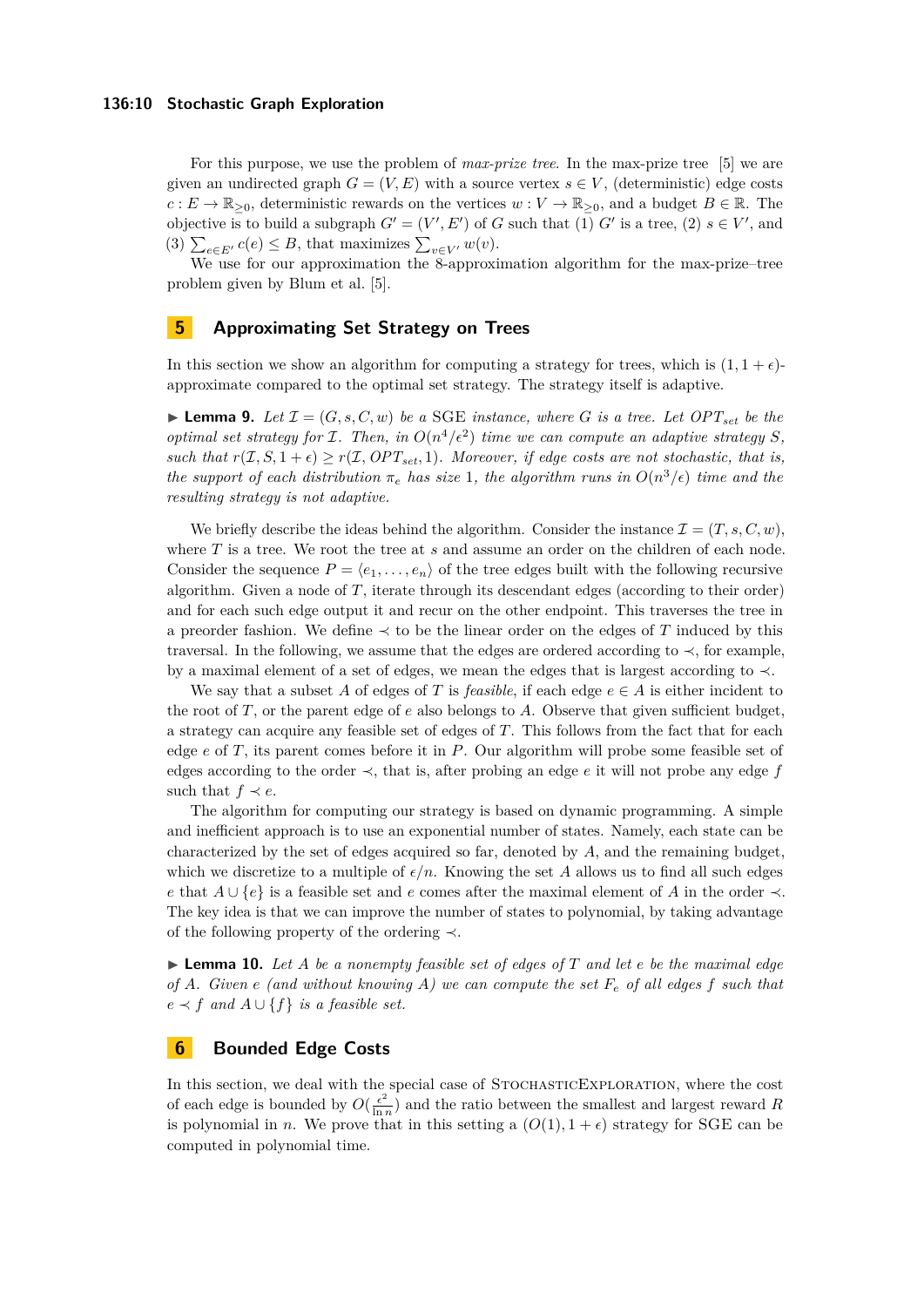**Theorem 11.** Let  $\mathcal{I} = (G, s, C, w)$  be an instance of SGE, where  $C(e) = O(\frac{\epsilon^2}{\ln n})$  $\frac{\epsilon^2}{\ln n}$ ) *(for each*) *edge e* and some  $0 < \epsilon = O(1)$ *),*  $R \leq \epsilon n^{O(1)}$ *, and the smallest reward is* 1*. Then, in polynomial time, we can compute a nonadaptive*  $(O(1), 1 + \epsilon)$ *-approximate strategy for* I. Additionally, *if G is a tree, then in time*  $O(n^3/\epsilon)$  *we can compute a nonadaptive*  $(1+\epsilon, 1+\epsilon)$ -*approximate strategy for* I*.*

To prove the theorem, we consider the following strategy. We replace the stochastic edge costs with their expected values (i.e., the edge cost distributions in the modified instance have size 1). Then, we show that the optimal set strategy using budget augmented by a factor of  $1 + \epsilon$  gives a  $(1 + \epsilon)$ -approximate solution.

For ease of notation, we scale the edge costs and the budgets by a factor of  $\Theta(\epsilon^2/\ln n)$ , so that the edge costs are bounded by 1 and the available budget is  $B = O(\epsilon^2/\ln n)$ .

First, we bound the payoff of an adaptive strategy when the expected cost of its acquired edges is more than  $B \cdot (1 + \epsilon)$ . Let  $\mu_e = \mathbf{E}[C(e)]$ , and  $\mu(F) = \sum_{e \in F} \mu_e$ .

**Lemma 12.** Let  $0 < \epsilon < 1/3$  and let  $\mathcal{I} = (G, s, C, w)$  be an instance of SGE, in which  $B \geq 5c/\epsilon^2 \cdot \ln n$ *. Let F be a set of edges acquired by some adaptive strategy. If*  $\mu(F) \geq (1+\epsilon) \cdot B$ *then the probability that*  $C(F) \leq B$  *is at most*  $n^{-c}$ *.* 

Next, we show that if the expected cost of some set of edges is close to the budget, then this cost is highly concentrated around the expected value. This enables us to give a set strategy with small budget augmentation.

**I Lemma 13.** Let  $\mathcal{I} = (G, s, C, w)$  be an instance of SGE. For any set of edges F and any  $\tilde{B} \geq 5c/\epsilon^2 \cdot \ln n$ , if  $\mu(F) = \tilde{B}$  then the probability that  $C(F) \geq (1+\epsilon)\tilde{B}$  is at most  $n^{-c}$ .

▶ **Lemma 14.** Let  $\mathcal{I} = (G, s, C, w)$  be an instance of SGE, where  $B \geq 5c/\epsilon^2 \ln n$ , the *maximum reward R satisfies*  $R \leq \epsilon n^{c-1}$ , and the minimum reward is 1*. Let*  $\mathcal{I}_e$  be obtained *from* I *by replacing each edge cost with its expected value. Let OPT set be the optimal set strategy using budget*  $(1+\epsilon)B$  *for*  $\mathcal{I}_e$  *and*  $OPT_{ad}$  *be the optimal adaptive strategy using budget B for I. Then,*  $(1 + \epsilon)r(\mathcal{I}, OPT_{set}^{\epsilon}, (1 + \epsilon)B) \ge r(\mathcal{I}, OPT_{ad}, B)$ *.* 

Observe that finding the optimal set strategy on  $\mathcal{I}_e$  is NP-hard, as it generalizes the knapsack problem. However, it becomes tractable, if we augment the budget. In particular, for trees, we use the algorithm of Lemma [9,](#page-9-2) and for general graphs, in Section [4.3,](#page-8-1) we show how to use the solution of the max-prize problem.

# <span id="page-10-0"></span>**7 Nonadaptive strategies**

In this section we consider nonadaptive strategies for the stochastic exploration problem. The main result of this section is that, for the graph exploration problem, that there exists a *set-strategy* with a constant budget augmentation, which is a constant competitive compared to the best nonadaptive algorithm. Recall that, a *set-strategy* is to choose a set of edges (without an internal order) and to try to probe all of the edge in that set. The gain of strategy for a set of edges, is non-zero only if the *entire set* was successfully probed (i.e., if the total cost of the set is smaller than the budget), and then it collects the rewards of all the vertices connected to this set. Therefore, the expected gain of *set-strategy* given a set of edges, is the total gain of vertices spanned by these edges times the probability that the total cost of these edges would not be greater than the specified budget.

First, we are able to show how much is the increment in the probability to successfully probe a set, when using a constant budget augmentation.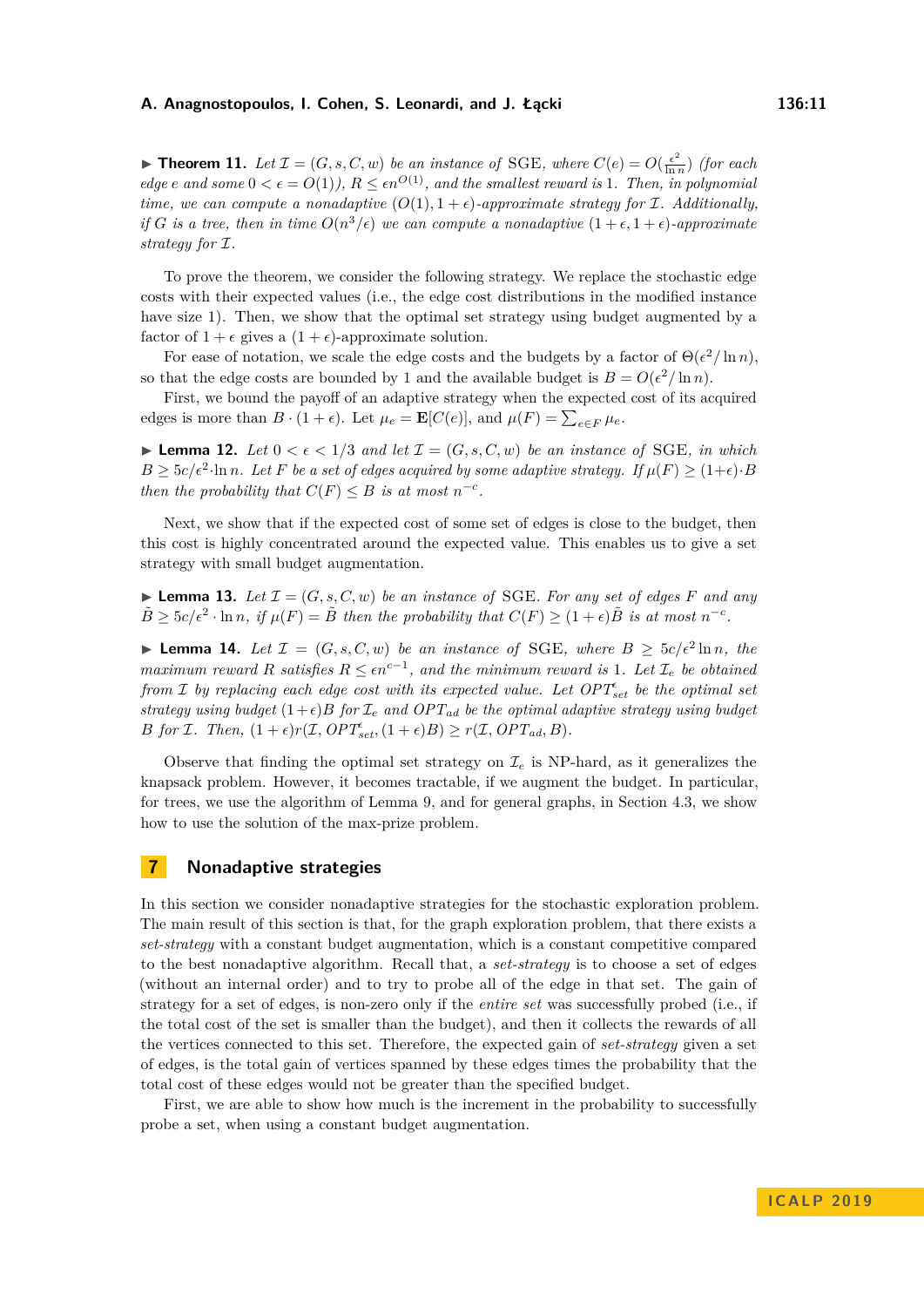# **7.1 Power of Budget Augmentation**

Let  $S = \{e_1, e_2, \ldots, e_n\}$  be a set of edges and let  $c_i \triangleq C(e_i)$ . Define  $C_k^n = \sum_{i=k}^n c_i$  the realized cost of the subset of the edges  $\{e_k, \ldots e_n\}$  and, for ease of notation, let  $C^j = C_1^j$ . For any  $i \in [n]$  let  $P_i(a)$  be the probability that the sum of cost of the edges  $\{e_1, \ldots e_i\}$  is at most *a*, that is,  $P_i(a) = \mathbf{Pr}(C^i \leq a)$ .

The next lemma will allow us to take advantage of budget augmentation.

▶ **Lemma 15.** *Assume that for each edge*  $e_i$ ,  $i \in [n]$  *we have*  $c_i \in [0,1]$ *. Then* 

 $P_n(3) > P_n(1) (1 - \ln(P_n(1)))$ .

Interestingly, the multiplicative factor increases as the probability to succeed with the original budget decreases. We will use this fact, but to compare to a list-strategy we need stronger guarantees, we simply use the above lemma twice and deduce the following.

#### ► Corollary 16.

$$
P_n(9) \ge P_n(1) \frac{\left(1 - \ln(P_n(1))\right)^2}{2}
$$

# **7.2 List Strategy vs. Set Strategy**

Now, we are ready to prove the main claim of this section, that we are able to compare the strategies using a budget augmentation. Consider an SGE problem instance  $\mathcal{I} = (G, s, C, w)$ . Let  $S_{ls} = \langle e_1, \ldots, e_n \rangle$  be a nonadaptive strategy (a feasible sequence of edges) and let  $v_i$ denote the vertex whose reward is obtained when  $e_i$  is acquired. The expected payoff of probing the list with budget  $B(\geq 1)$  is by linearity of expectation:

$$
r(\mathcal{I},\mathbf{S}_{ls},B)=\sum_{j=1}^n w(v_j)\cdot \mathbf{Pr}(C^j\leq B).
$$

Given a non-adaptive strategy  $S_{ls} = \langle e_1, \ldots, e_n \rangle$ , consider *n* different set strategies  $S_k$ , for  $k = \{1 \dots n\}$ , where  $S_k = \{e_1, \dots e_k\}$ . Note that the expected payoff of  $S_k$  with budget  $9 \cdot B$  is

$$
r(\mathcal{I}, S_k, 9B) = \mathbf{Pr}(C^k \le 9B) \cdot \sum_{j=1}^k w(v_j).
$$

Finally, we show that there exists  $k \in \{1, \ldots, n\}$  such that the set strategy  $S_k$  with budget 9*B* obtains a constant fraction of strategy S*ls*.

#### <span id="page-11-0"></span> $\blacktriangleright$  Lemma 17.

 $\max_{k} \{ r(\mathcal{I}, S_k, 9B) \} \geq 0.46 \cdot r(\mathcal{I}, S_{ls}, B).$ 

# **7.3 Algorithm for Trees**

By combining Lemma [17](#page-11-0) with the algorithm of Lemma [9,](#page-9-2) we obtain the following.

 $\blacktriangleright$  **Theorem 18.** Let  $\mathcal{I} = (G, s, C, w)$  be a SGE instance, where G is a tree. Let  $OPT_{na}$  be *the optimal nonadaptive strategy for*  $I$ *. Then, in*  $O(n^4/\epsilon^2)$  *time we can compute an adaptive strategy S, such that*  $r(\mathcal{I}, S, 9 + \epsilon) \geq 0.46 \cdot r(\mathcal{I}, OPT_{na}, 1)$ *.*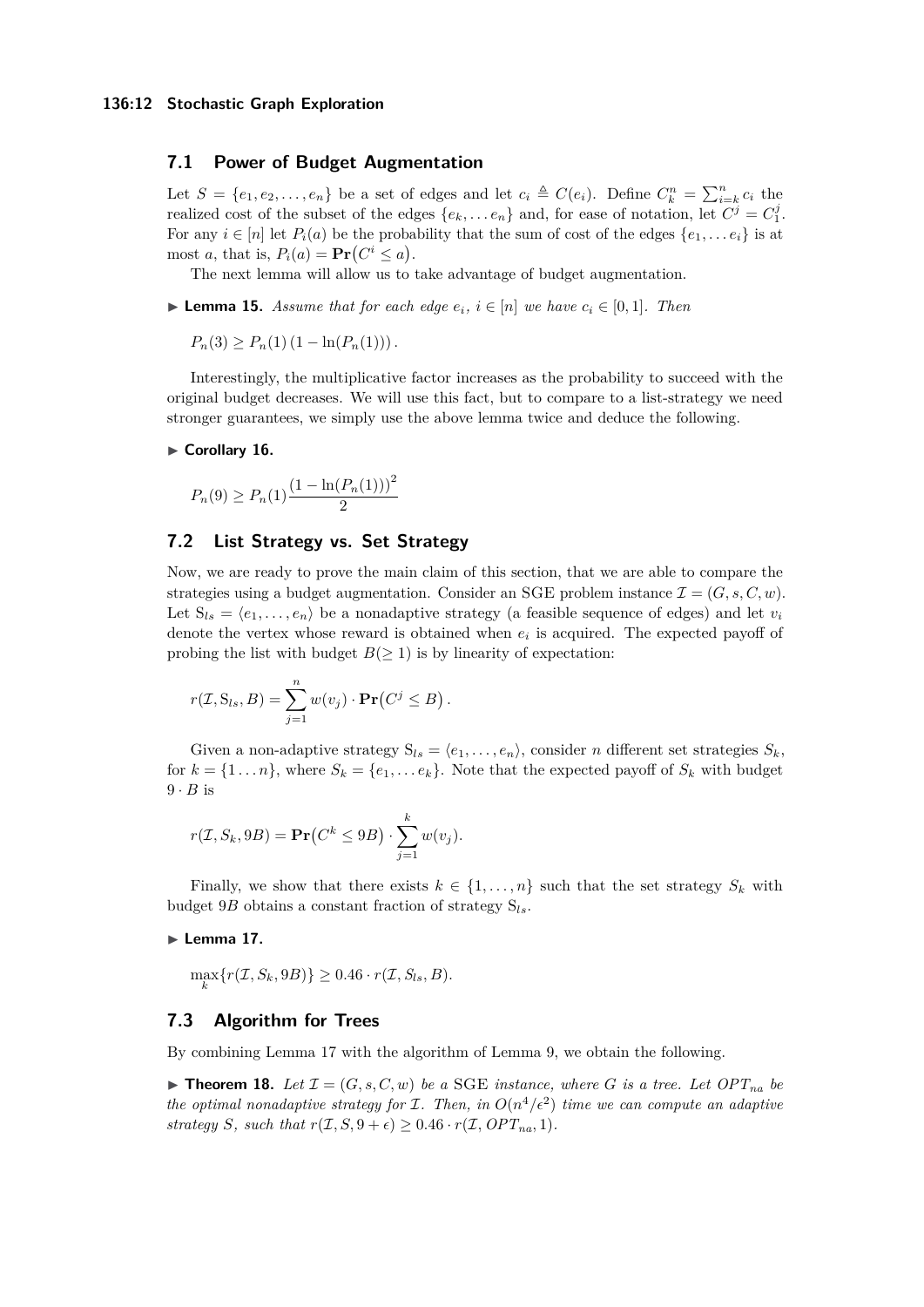# **8 Conclusions**

In this work we have introduced the stochastic exploration problem on graphs which generalizes the stochastic knapsack problem [\[8,](#page-12-2) [4\]](#page-12-1). We proved that, differently from stochastic knapsack, no  $o(n)$  adaptivity gap is possible unless we allow some resource augmentation on the budget. We provided algorithms with bounded adaptivity gap and logarithmic resource augmentation by reducing stochastic exploration to a related memoryless problem – the minesweeper problem. We also considered the case of edges with small costs for which it is possible to provide an algorithm with  $O(1)$  adaptivity gap and  $O(1)$  resource augmentation. The most challenging problem left open from our work is the one of devising an algorithm with  $O(1)$  approximation factor that uses only  $O(1)$  resource augmentation for general graphs. The problem is open even for trees. We provided a set of additional results on the structure of optimal adaptive strategies and on the power of resource augmentation for set strategies with respect to list strategies that can help in addressing this problem.

#### **References**

- <span id="page-12-9"></span>**1** Marek Adamczyk. Improved analysis of the greedy algorithm for stochastic matching. *Information Processing Letters*, 111(15):731–737, 2011. [doi:10.1016/j.ipl.2011.05.007](http://dx.doi.org/10.1016/j.ipl.2011.05.007).
- <span id="page-12-10"></span>**2** Nikhil Bansal, Anupam Gupta, Jian Li, Julián Mestre, Viswanath Nagarajan, and Atri Rudra. When LP Is the Cure for Your Matching Woes: Improved Bounds for Stochastic Matchings. *Algorithmica*, 63(4):733–762, August 2012.
- <span id="page-12-11"></span>**3** Nikhil Bansal and Viswanath Nagarajan. *On the Adaptivity Gap of Stochastic Orienteering*, pages 114–125. Springer International Publishing, Cham, 2014. [doi:10.1007/](http://dx.doi.org/10.1007/978-3-319-07557-0_10) [978-3-319-07557-0\\_10](http://dx.doi.org/10.1007/978-3-319-07557-0_10).
- <span id="page-12-1"></span>**4** Anand Bhalgat, Ashish Goel, and Sanjeev Khanna. *Improved Approximation Results for Stochastic Knapsack Problems*, pages 1647–1665. SIAM, 2011. [doi:10.1137/1.9781611973082.](http://dx.doi.org/10.1137/1.9781611973082.127) [127](http://dx.doi.org/10.1137/1.9781611973082.127).
- <span id="page-12-6"></span>**5** Avrim Blum, Shuchi Chawla, David R. Karger, Terran Lane, Adam Meyerson, and Maria Minkoff. Approximation Algorithms for Orienteering and Discounted-Reward TSP. *SIAM Journal on Computing*, 37(2):653–670, 2007.
- <span id="page-12-0"></span>**6** Michael Caldera, Pisanu Buphamalai, Felix Mueller, and Jorg Menche. Interactome-based approaches to human disease. *Current Opinion in Systems Biology*, 3:88–94, 2017.
- <span id="page-12-3"></span>**7** Ning Chen, Nicole Immorlica, Anna R. Karlin, Mohammad Mahdian, and Atri Rudra. *Approximating Matches Made in Heaven*, pages 266–278. Springer Berlin Heidelberg, Berlin, Heidelberg, 2009. [doi:10.1007/978-3-642-02927-1\\_23](http://dx.doi.org/10.1007/978-3-642-02927-1_23).
- <span id="page-12-2"></span>**8** Brian C. Dean, Michel X. Goemans, and Jan Vondrak. Approximating the Stochastic Knapsack Problem: The Benefit of Adaptivity. *Mathematics of Operations Research*, 33(4):945–964, 2008. [doi:10.1287/moor.1080.0330](http://dx.doi.org/10.1287/moor.1080.0330).
- <span id="page-12-5"></span>**9** Esther Frostig and Gideon Weiss. Four proofs of gittins multiarmed bandit theorem, 1999.
- <span id="page-12-4"></span>**10** Author(s) J. C. Gittins and J. C. Gittins. Bandit processes and dynamic allocation indices. *Journal of the Royal Statistical Society, Series B*, pages 148–177, 1979.
- <span id="page-12-8"></span>**11** Sudipto Guha and Kamesh Munagala. Approximation Algorithms for Budgeted Learning Problems. In *Proceedings of the Thirty-ninth Annual ACM Symposium on Theory of Computing*, STOC '07, pages 104–113, New York, NY, USA, 2007. ACM. [doi:10.1145/1250790.1250807](http://dx.doi.org/10.1145/1250790.1250807).
- <span id="page-12-7"></span>**12** Anupam Gupta, Ravishankar Krishnaswamy, Marco Molinaro, and R. Ravi. Approximation Algorithms for Correlated Knapsacks and Non-martingale Bandits. In *IEEE 52nd Annual Symposium on Foundations of Computer Science, FOCS 2011, Palm Springs, CA, USA, October 22-25, 2011*, pages 827–836, 2011.
- <span id="page-12-12"></span>**13** Anupam Gupta, Ravishankar Krishnaswamy, Viswanath Nagarajan, and R. Ravi. Running Errands in Time: Approximation Algorithms for Stochastic Orienteering. *Mathematics of Operations Research*, 40(1):56–79, 2015.